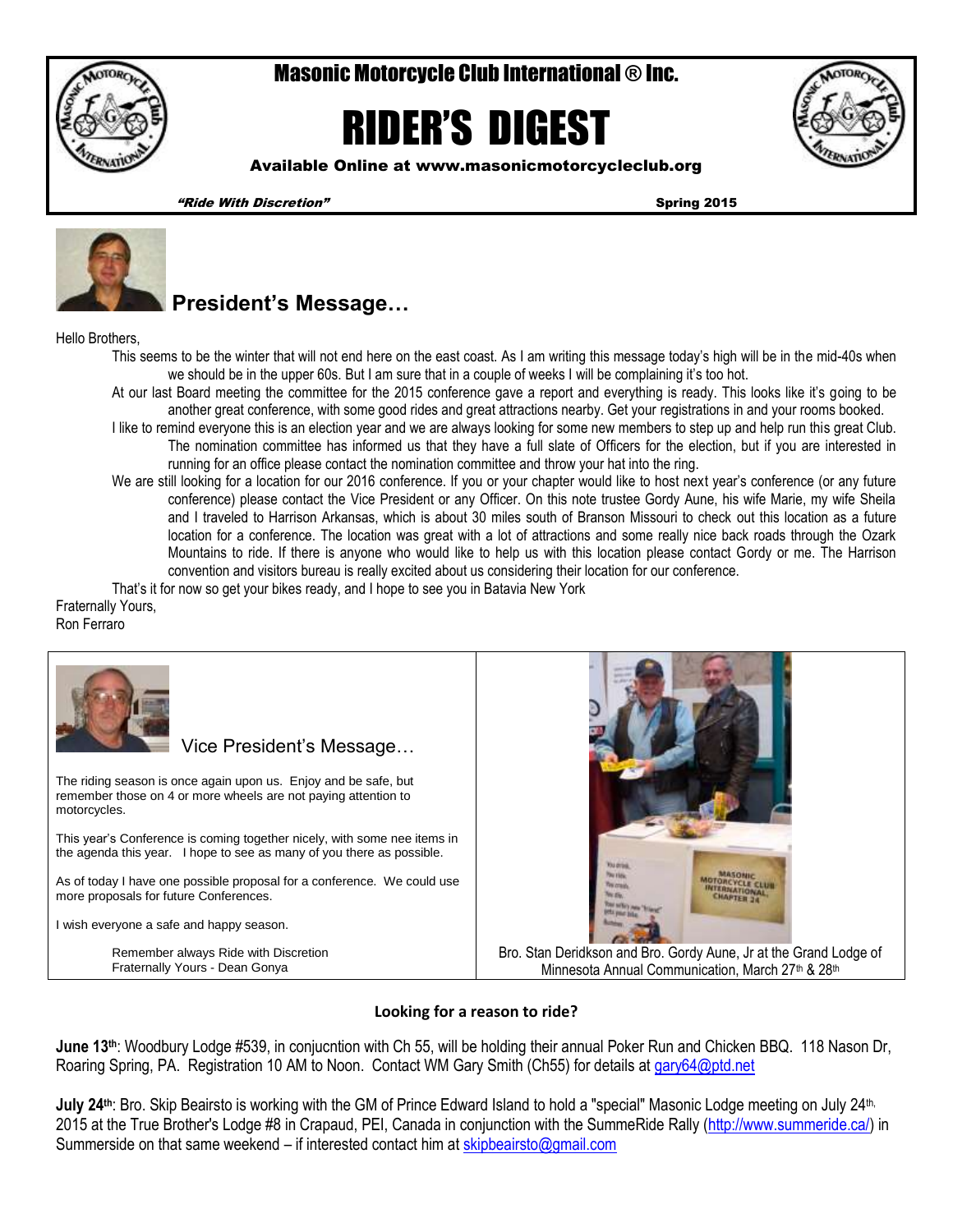### **Quarterly Executive Board Meeting March 28, 2015 – Day's Inn, Batavia, NY**

President Ron Ferraro called the meeting to order at 4:00 PM. All International Officers were present in person or via teleconference, with the exception of Lifetime Trustees Rich Kovac; Trustee Gordy Aune, Jr. Chapters attending were: 1, 3, 8, 12, 14, 15, 24, & 25. After the opening prayer and pledge to the flag a motion to approve the minutes of the November  $8<sup>th</sup>$  quarterly meeting as published was moved and approved.

#### **Officers Reports**:

- President Welcomed all present and thanked the officers and Club members for making it an easy 2 years in office. Full report at the annual meeting.
- Vice President Reiterated the President's remarks.
- Secretary No contact from CH 30, 34, 41, and 45.
- Treasurer Treasurer's computer was fixed but data had to be restored from paper files. Checking account now has over \$20k, he is looking for alternatives to hold the excess funds that may provide some return.
- Trustees (Randy Headdings 6 year, Gary Lippert 4 year, Gordy Aune Jr. 2 year) Nothing to report.

#### **Committee Reports**:

The following Committees had no reports to present - Grievance (Neal Forbes), Safety (Tom Boyle), Audit (Gordy Rudd), and Finance (George Detweiler), Positive Growth & Retention (Ken White).

- By-Laws (John VanKirk) Formal proposal to add the Shiny Side Up as a permanent Committee to the By-Laws. *Purpose: To promote communication and the tenants of the Masonic Fraternity in regards to the health & welfare of the Club's membership. The Committee is charged with the facilitation of the provision of tokens of sympathy, support, and/or congratulations on behalf of the Club and its members, either from the membership and/or those funds it has raised for this purpose.* Motion approved by the Board to be presented to the General Membership at the Annual Meeting.
- Membership (Kent Dorney)
	- o Chapter Reinstatement; #20 of Massachusetts No contact.
	- $\circ$  Contacted by Bro. William Plank (CH 8) that a group in Westchester County, NY may be interested in starting a Chapter.
	- o Group in MN would like to start a chapter in an area close to CH 43
- Nominations (Don Crete) Nominations have been received for all officer positions, some positions will have contenders this year.
- Web Site (Doug Kelly) Would like to see the website utilized more.
- Quartermaster (Cliff Wilson)
	- o Sales of \$341 last quarter.
	- o Shelia Ferraro made examples of new hats, cost to the Club is \$8.00 per hat with embroidered logo. Last batch the Club purchased the solid back hats sold much faster than the summer hats. Proposal to purchase 50 hats, darker blue, and with the outline of the logo (opposed to the logo with the white background) to sell for \$12 to \$15. Motion passed.
	- $\degree$  29 10" patches left in stock, will need to purchase more in the near future.
- Death Benefit (Dick Morse):
	- $\circ$  No deaths to report. Fund is adequately funded. Committee will propose an increase for the payout to \$400 at the annual meeting.
- Shiny Side Up (Connie Dorney)
	- o A few flowers and cards have been sent out since last meeting.
- Conference (Dean/Kent)
	- o Dewey (CH 36) No update.
	- o 2015 Batavia, NY: Shirts and Logo's examples presented and well received.
		- NY State Park Commission have confirmed free parking at the extreme end of Goat Island.
			- Grand Master; Deputy Grand Master; Grand Marshall and Assistant Grand Marshall of NY have accepted our invitation.
				- Motion made for Executive Board to cover cost of GM and DGM, and their wives dinners. Motion Passed.

#### **Old Business**

Club Flags – Bro's Paul Iltchenko and Cliff Wilson have not been able to discuss the CH 15 supply of pennants.

#### **New Business**

- Future Conferences
	- o Ron and Shelia will be traveling to Branson, MO next week to check out the following with Gordy and Marie Aune: Harrison Arkansas –Proposal received, Hotel \$77 per night, provide goodie bags, provide \$500 in additional amenities. Dinners for caterers starting at \$12 per person.
	- o Branson, MO Dutton Inn, \$303 per person for 5 nights, includes full breakfast each morning and tickets to the Dutton Show.
- Challenge Coin. Proposed by Uncle Dick. Motion made to design and purchase 100 coins, MMCI logo and "Ride with Discretion" and Square and Compass on the reverse, estimated cost of \$600.00. Sell for \$10 to \$12 each – motion passed.
- Next Exec. Board Meeting Date & Location Days Inn, Batavia, NY:
	- o Board Meeting either Tuesday afternoon (August 11th) prior to the departure for Larkin, or Wednesday evening (August 12th).
	- o General Meeting and Election of Officers: Thursday, August 13th, 08:30 10:30 AM

After the Closing Prayer the meeting was adjourned at 5:36 PM. Respectfully submitted, Kent A. Dorney, IS/PP.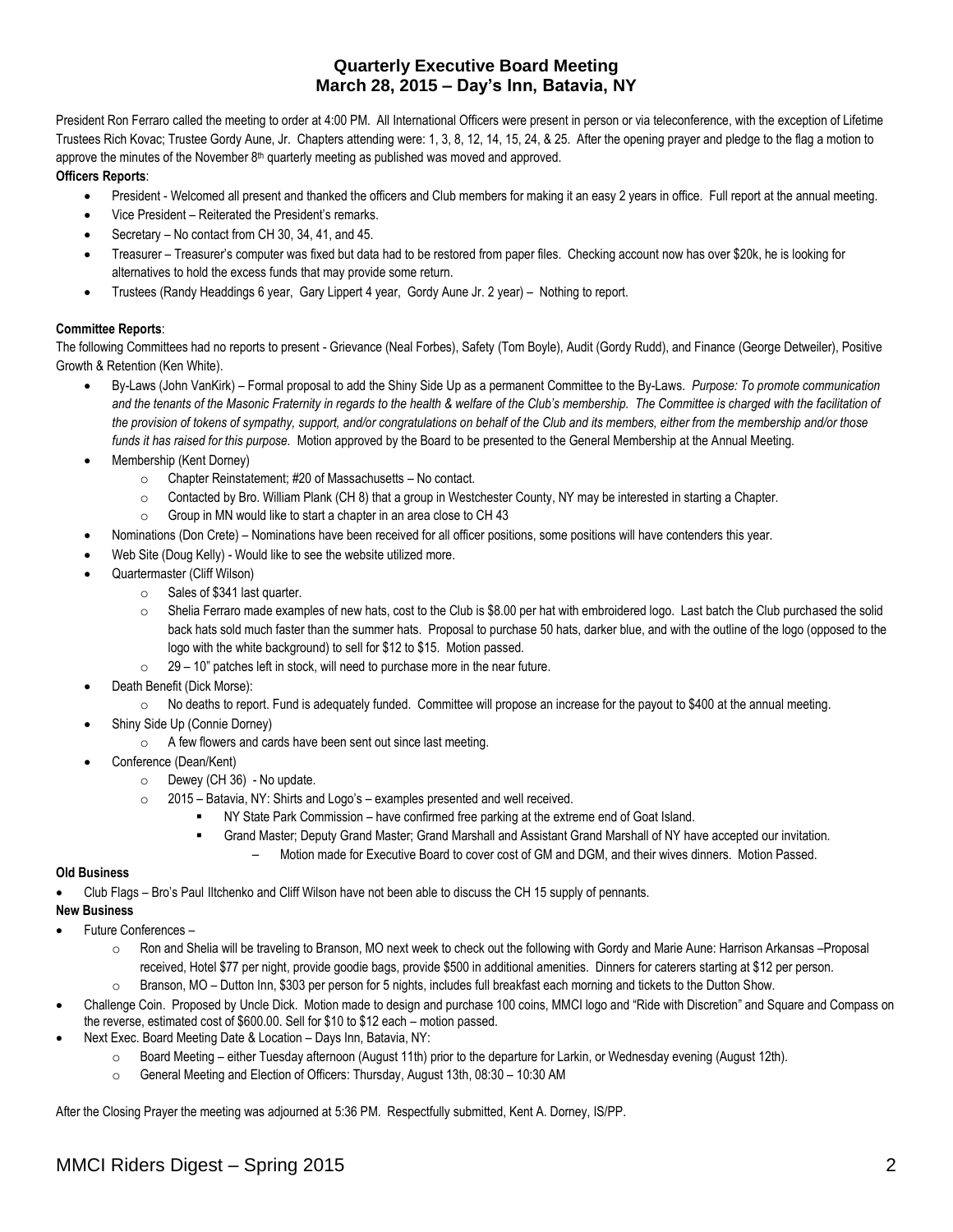### **Conference 2015 & Biennial Election and Installation of Officers August 9th - 14th, 2015 Batavia, New York**

Proposed Conference Itinerary (subject to amendment/change) - Details & Updates will be available on the Club's website – check it often Sunday, 9<sup>th</sup>

Arrival, hospitality room opens at 4 PM for Registration. Hospitality room open daily, 8 AM until ?, Monday – Thursday.

Monday, 10<sup>th</sup> (Early Biker Day)

- Self-guided to other local attractions, or
- $\bullet$  Lunch in Downtown Buffalo with local Masons  $3<sup>rd</sup>$  Monday of each month at the Bijou Grill. Special menu for the Masonic Luncheon is \$13 pp, includes beverage, meal, and tip. Will need to pay for parking due to its location.
- Wine Tasting: available on this day only leaves at about 9 AM. Cost includes transportation, i.e. No bikes permitted.

Tuesday, 11<sup>th</sup>

- Morning: (8 AM departure) Lockport, NY (62 70 Miles)
	- o Tickets to local attractions on your own (\$10 to \$17.50pp):
		- Erie Canal boat ride [\(http://www.lockportlocks.com/\)](http://www.lockportlocks.com/), or
		- **EXECT** Lockport Cave [\(http://lockportcave.com/\)](http://lockportcave.com/) CAUTION this one has a lot of walking.
	- o Lunch details TBD, potentially hosted by Niagara/Orleans District OES at Lockport Lodge
- Dinner: (4 PM departure from hotel)
	- o Larkin Square, Buffalo, NY Food Truck Tuesday (86 mi round trip). 2014 details a[t http://www.larkinsquare.com/things-to](http://www.larkinsquare.com/things-to-do/food-truck-tuesdays/)[do/food-truck-tuesdays/](http://www.larkinsquare.com/things-to-do/food-truck-tuesdays/)

#### Wednesday, 12th

- Niagara Falls, Niagara Power Vista, Villages of Lewiston and Youngstown, dinner at local Lodge (total est. 130 mi)
	- o Short ride: Niagara Falls
		- Maid of the Mist [\(http://www.maidofthemist.com\)](http://www.maidofthemist.com/) \$20pp we are looking into a group rate.
		- **D** Option: Power Vista
	- Longer ride, includes Lewiston & Youngstown
		- Option: Niagara Jet Boat Tour [\(http://www.niagarajet.com\)](http://www.niagarajet.com/) tickets \$50 \$60pp

Thursday, 13th

- Morning (8:30 AM 10:30 AM) Annual Meeting and Election of Officers for 2015-2017.
	- o The Conference Committee is investigating hosting a supervised day at Darien Lake Six Flags amusement park for any of our Brother's children who are attending so that Mom & Dad can enjoy the day riding if they prefer.
- Afternoon alternative Letchworth State Park Ride (83 Miles), or self-guided to local attractions
- Evening (7 PM) Annual Banquet and Biennial Installation of Officers.

Friday, 14th

Send-off Breakfast and goodbyes

| Reservations:                                                       |                                                                                |  |  |  |  |  |
|---------------------------------------------------------------------|--------------------------------------------------------------------------------|--|--|--|--|--|
| Days Inn of Batavia                                                 |                                                                                |  |  |  |  |  |
| 200 Oak Street                                                      | Block of 60 rooms (45 doubles, 15 kings) at $$52.00 + tax$ per night:          |  |  |  |  |  |
| Batavia, NY 14020                                                   | A limited number of fridges are available, first come/first serve<br>$\bullet$ |  |  |  |  |  |
| 585-343-6000 (DO NOT call the Days Inn 800#)                        | basis                                                                          |  |  |  |  |  |
| Reservation Code = Masonic Motorcycle Club                          | Room block expires on July 19th, 2015                                          |  |  |  |  |  |
|                                                                     |                                                                                |  |  |  |  |  |
| Campers – yes there are several campgrounds in the area, including: |                                                                                |  |  |  |  |  |

Miles to Days Inn Batavia  $\frac{1}{2}$  [http://leiti.com](http://leiti.com/) 585-343-8600 9979 Francis Road, Batavia

| $\overline{1}$ . $\overline{2}$ | <b>LEP 11</b>         | $H(U,1)$ igiti.com                | ַטטטט־נ⊬נ־נטנ | <i>3313</i> Traficis Road, Batavia |
|---------------------------------|-----------------------|-----------------------------------|---------------|------------------------------------|
| 11.6                            | Southwoods            | http://www.southwoodsrvresort.com | 585-548-9002  | 6749 Townline Rd, Byron            |
| 12.8                            | Skyline & RV Sales    | http://www.skylinervresort.com    | 800-724-3619  | 10933 Townline Rd, Darien Center   |
| 14.3                            | Darien Lake           | info@DarienLake.com               | 585-599-2211  | 9993 Allegheny Road, Darien Center |
|                                 | <b>Amusement Park</b> |                                   |               |                                    |
| 16.0                            | SleepyHollow          | SLEEPYHOLLOWLAKE@yahoo.com        | 716-542-4336  | 13800 Siehl Rd, Akron              |